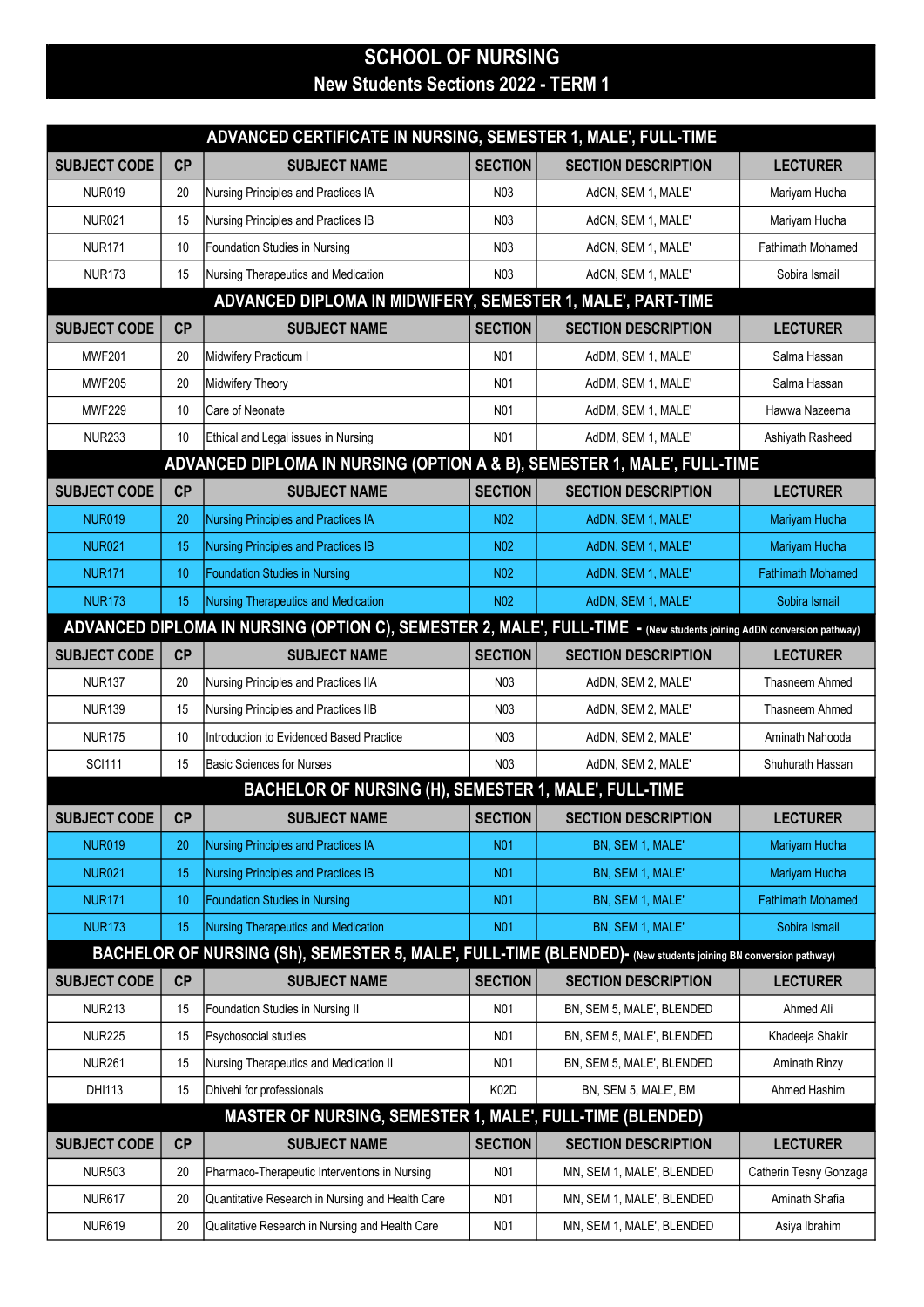| MASTER OF NURSING ADMINISTRATION, SEMESTER 1, MALE', FULL-TIME (BLENDED)                                                                 |    |                                                                                                                                   |                 |                                |                               |  |  |
|------------------------------------------------------------------------------------------------------------------------------------------|----|-----------------------------------------------------------------------------------------------------------------------------------|-----------------|--------------------------------|-------------------------------|--|--|
| <b>SUBJECT CODE</b>                                                                                                                      | CP | <b>SUBJECT NAME</b>                                                                                                               | <b>SECTION</b>  | <b>SECTION DESCRIPTION</b>     | <b>LECTURER</b>               |  |  |
| <b>NUR503</b>                                                                                                                            | 20 | Pharmaco-Therapeutic Interventions in Nursing                                                                                     | N <sub>02</sub> | MNAdmin, SEM 1, MALE', BLENDED | <b>Catherin Tesny Gonzaga</b> |  |  |
| <b>NUR617</b>                                                                                                                            | 20 | Quantitative Research in Nursing and Health Care                                                                                  | N <sub>02</sub> | MNAdmin, SEM 1, MALE', BLENDED | <b>Aminath Shafia</b>         |  |  |
| <b>NUR619</b>                                                                                                                            | 20 | Qualitative Research in Nursing and Health Care                                                                                   | N <sub>02</sub> | MNAdmin, SEM 1, MALE', BLENDED | Asiya Ibrahim                 |  |  |
|                                                                                                                                          |    | ADVANCED CERTIFICATE IN NURSING, SEMESTER 1, KULHUDHUFFUSHI CAMPUS, FULL-TIME                                                     |                 |                                |                               |  |  |
| <b>SUBJECT CODE</b>                                                                                                                      | CP | <b>SUBJECT NAME</b>                                                                                                               | <b>SECTION</b>  | <b>SECTION DESCRIPTION</b>     | <b>LECTURER</b>               |  |  |
| <b>NUR019</b>                                                                                                                            | 20 | Nursing Principles and Practices IA                                                                                               | N <sub>21</sub> | AdCN, SEM 1, KC                | Mariyam Hudha                 |  |  |
| <b>NUR021</b>                                                                                                                            | 15 | Nursing Principles and Practices IB                                                                                               | N <sub>21</sub> | AdCN, SEM 1, KC                | Mariyam Hudha                 |  |  |
| <b>NUR171</b>                                                                                                                            | 10 | Foundation Studies in Nursing                                                                                                     | N21             | AdCN, SEM 1, KC                | <b>Fathimath Mohamed</b>      |  |  |
| <b>NUR173</b>                                                                                                                            | 15 | Nursing Therapeutics and Medication                                                                                               | N21             | AdCN, SEM 1, KC                | Sobira Ismail                 |  |  |
|                                                                                                                                          |    | ADVANCED DIPLOMA IN NURSING (OPTION A & B), SEMESTER 1, KULHUDHUFFUSHI CAMPUS, FULL-TIME                                          |                 |                                |                               |  |  |
| <b>SUBJECT CODE</b>                                                                                                                      | CP | <b>SUBJECT NAME</b>                                                                                                               | <b>SECTION</b>  | <b>SECTION DESCRIPTION</b>     | <b>LECTURER</b>               |  |  |
| <b>NUR019</b>                                                                                                                            | 20 | Nursing Principles and Practices IA                                                                                               | N <sub>22</sub> | AdDN, SEM 1, KC                | Mariyam Hudha                 |  |  |
| <b>NUR021</b>                                                                                                                            | 15 | Nursing Principles and Practices IB                                                                                               | N <sub>22</sub> | AdDN, SEM 1, KC                | Mariyam Hudha                 |  |  |
| <b>NUR171</b>                                                                                                                            | 10 | <b>Foundation Studies in Nursing</b>                                                                                              | N <sub>22</sub> | AdDN, SEM 1, KC                | <b>Fathimath Mohamed</b>      |  |  |
| <b>NUR173</b>                                                                                                                            | 15 | Nursing Therapeutics and Medication                                                                                               | N <sub>22</sub> | AdDN, SEM 1, KC                | Sobira Ismail                 |  |  |
| ADVANCED DIPLOMA IN NURSING (OPTION C), SEMESTER 2, KULHUDHUFFUSHI CAMPUS, FULL-TIME - (New students<br>joining AdDN conversion pathway) |    |                                                                                                                                   |                 |                                |                               |  |  |
| <b>SUBJECT CODE</b>                                                                                                                      | CP | <b>SUBJECT NAME</b>                                                                                                               | <b>SECTION</b>  | <b>SECTION DESCRIPTION</b>     | <b>LECTURER</b>               |  |  |
| <b>NUR137</b>                                                                                                                            | 20 | <b>Nursing Principles and Practices IIA</b>                                                                                       | N <sub>21</sub> | AdDN, SEM 2, KC                | <b>Thasneem Ahmed</b>         |  |  |
| <b>NUR139</b>                                                                                                                            | 15 | Nursing Principles and Practices IIB                                                                                              | N <sub>21</sub> | AdDN, SEM 2, KC                | <b>Thasneem Ahmed</b>         |  |  |
| <b>NUR175</b>                                                                                                                            | 10 | Introduction to Evidenced Based Practice                                                                                          | N <sub>21</sub> | AdDN, SEM 2, KC                | Aminath Nahooda               |  |  |
| <b>SCI111</b>                                                                                                                            | 15 | <b>Basic Sciences for Nurses</b>                                                                                                  | N <sub>21</sub> | AdDN, SEM 2, KC                | Shuhurath Hassan              |  |  |
|                                                                                                                                          |    | BACHELOR OF NURSING (H), SEMESTER 1, KULHUDHUFFUSHI CAMPUS, FULL-TIME                                                             |                 |                                |                               |  |  |
| <b>SUBJECT CODE</b>                                                                                                                      | CP | <b>SUBJECT NAME</b>                                                                                                               | <b>SECTION</b>  | <b>SECTION DESCRIPTION</b>     | <b>LECTURER</b>               |  |  |
| <b>NUR019</b>                                                                                                                            | 20 | Nursing Principles and Practices IA                                                                                               | <b>N23</b>      | BN, SEM 1, KC                  | Mariyam Hudha                 |  |  |
| <b>NUR021</b>                                                                                                                            | 15 | Nursing Principles and Practices IB                                                                                               | <b>N23</b>      | BN, SEM 1, KC                  | Mariyam Hudha                 |  |  |
| <b>NUR171</b>                                                                                                                            | 10 | <b>Foundation Studies in Nursing</b>                                                                                              | <b>N23</b>      | BN, SEM 1, KC                  | <b>Fathimath Mohamed</b>      |  |  |
| <b>NUR173</b>                                                                                                                            | 15 | Nursing Therapeutics and Medication                                                                                               | <b>N23</b>      | BN, SEM 1, KC                  | Sobira Ismail                 |  |  |
|                                                                                                                                          |    | BACHELOR OF NURSING (Sh), SEMESTER 5, KULHUDHUFFUSHI CAMPUS, FULL-TIME (BLENDED)- (New students joining BN<br>conversion pathway) |                 |                                |                               |  |  |
| <b>SUBJECT CODE</b>                                                                                                                      | CP | <b>SUBJECT NAME</b>                                                                                                               | <b>SECTION</b>  | <b>SECTION DESCRIPTION</b>     | <b>LECTURER</b>               |  |  |
| <b>NUR213</b>                                                                                                                            | 15 | <b>Foundation Studies in Nursing II</b>                                                                                           | N <sub>21</sub> | BN, SEM 5, KC, BLENDED         | <b>Ahmed Ali</b>              |  |  |
| <b>NUR225</b>                                                                                                                            | 15 | Psychosocial studies                                                                                                              | N <sub>21</sub> | BN, SEM 5, KC, BLENDED         | Khadeeja Shakir               |  |  |
| <b>NUR261</b>                                                                                                                            | 15 | Nursing Therapeutics and Medication II                                                                                            | <b>N21</b>      | BN, SEM 5, KC, BLENDED         | <b>Aminath Rinzy</b>          |  |  |
| <b>DHI113</b>                                                                                                                            | 15 | Dhivehi for professionals                                                                                                         | <b>K20D</b>     | BN, SEM 5, KC, BM              | Anwar Ibrahim                 |  |  |
|                                                                                                                                          |    | BACHELOR OF NURSING (Sh), SEMESTER 7, KULHUDHUFFUSHI CAMPUS, FULL-TIME (BLENDED)                                                  |                 |                                |                               |  |  |
| <b>SUBJECT CODE</b>                                                                                                                      | CP | <b>SUBJECT NAME</b>                                                                                                               | <b>SECTION</b>  | <b>SECTION DESCRIPTION</b>     | <b>LECTURER</b>               |  |  |
| <b>NUR303</b>                                                                                                                            | 15 | <b>Professional Decision Making</b>                                                                                               | <b>N22</b>      | BN, SEM 7, KC, BLENDED         | Ashiyath Rasheed              |  |  |
| <b>NUR305</b>                                                                                                                            | 15 | <b>Evidence Based Nursing</b>                                                                                                     | <b>N22</b>      | BN, SEM 7, KC, BLENDED         | Zeena Abdul Gayyoom           |  |  |
| <b>NUR339</b>                                                                                                                            | 20 | <b>Advanced Clinical Practice</b>                                                                                                 | <b>N22</b>      | BN, SEM 7, KC, BLENDED         | Agleema Ahmed                 |  |  |
| <b>NUR351</b>                                                                                                                            | 10 | <b>Psychiatric Nursing</b>                                                                                                        | <b>N22</b>      | BN, SEM 7, KC, BLENDED         | Sizna Mohamed                 |  |  |